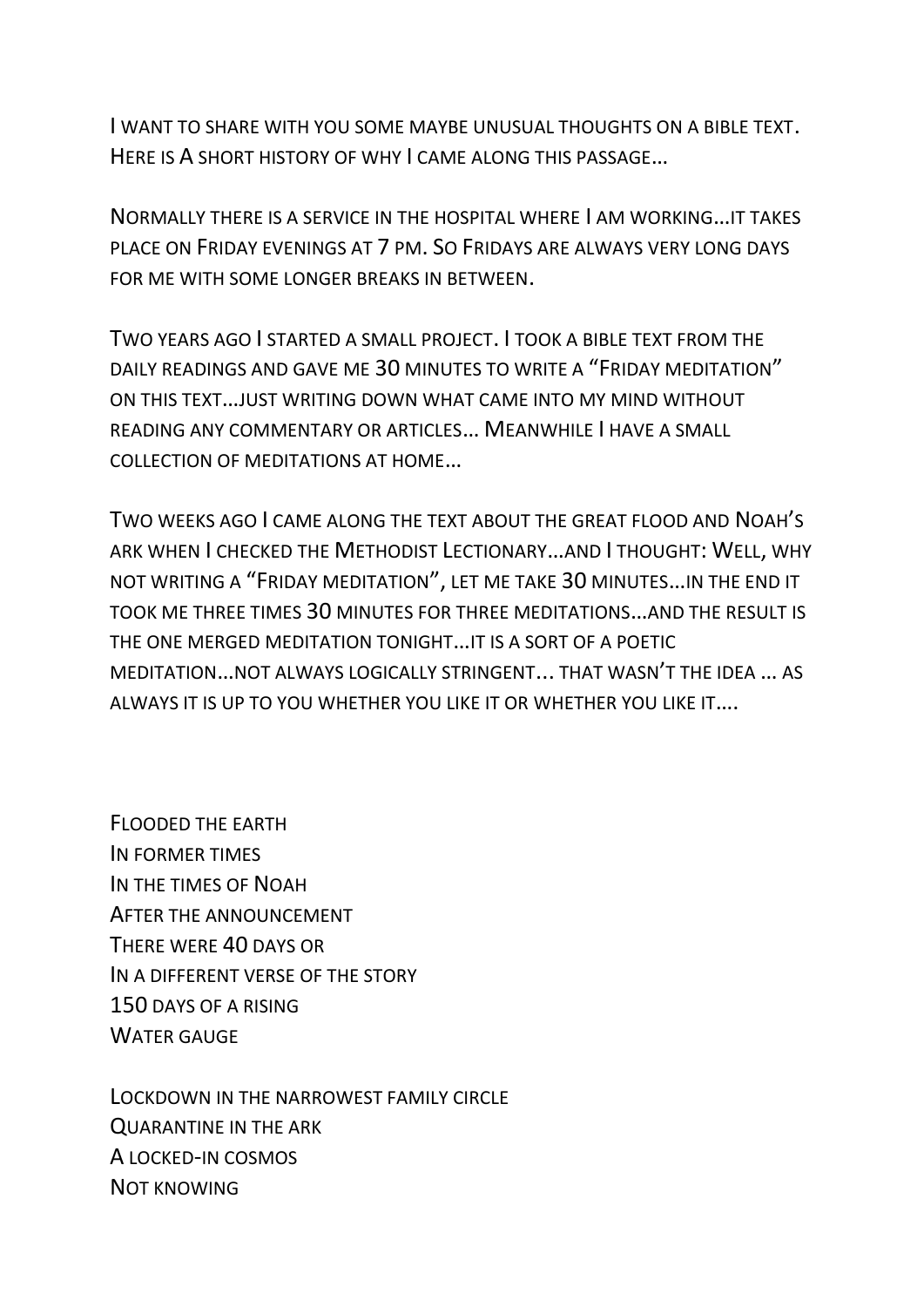NOR EVEN SUSPECTING FOR HOW LONG THE NUMBERS WOULD RISE IF AFTER A BREAK THERE WOULD FOLLOW MORE EVEN HEAVIER AND LONGER RAINFALLS

WHEN WILL WE ARRIVE AT THE SUMMIT WHEN WILL WE BE ABLE TO RELEASE OPEN A WINDOW SEND OUT WINGED MESSENGERS HOPING FOR RELIABLE NEWS AND A PERSPECTIVE FOR THE FUTURE

BUT IT TAKES TIME SENDING OUT THE WINGED MESSENGERS **ONCE** TWICE THREE TIMES WHAT WILL RISE FASTER NUMBERS HOPELESSNESS DESPAIR **DEPRESSION** BEHIND THE SHAKILY WALLS

THE OLIVE LEAF IN THE BEAK OF THE DOVE **ONLY** HAS THE COLOUR OF LIGHT THE WINDOW CAN REMAIN OPEN

<sup>4</sup> AND IN THE SEVENTH MONTH, ON THE SEVENTEENTH DAY OF THE MONTH, THE ARK CAME TO REST ON THE MOUNTAINS OF ARARAT.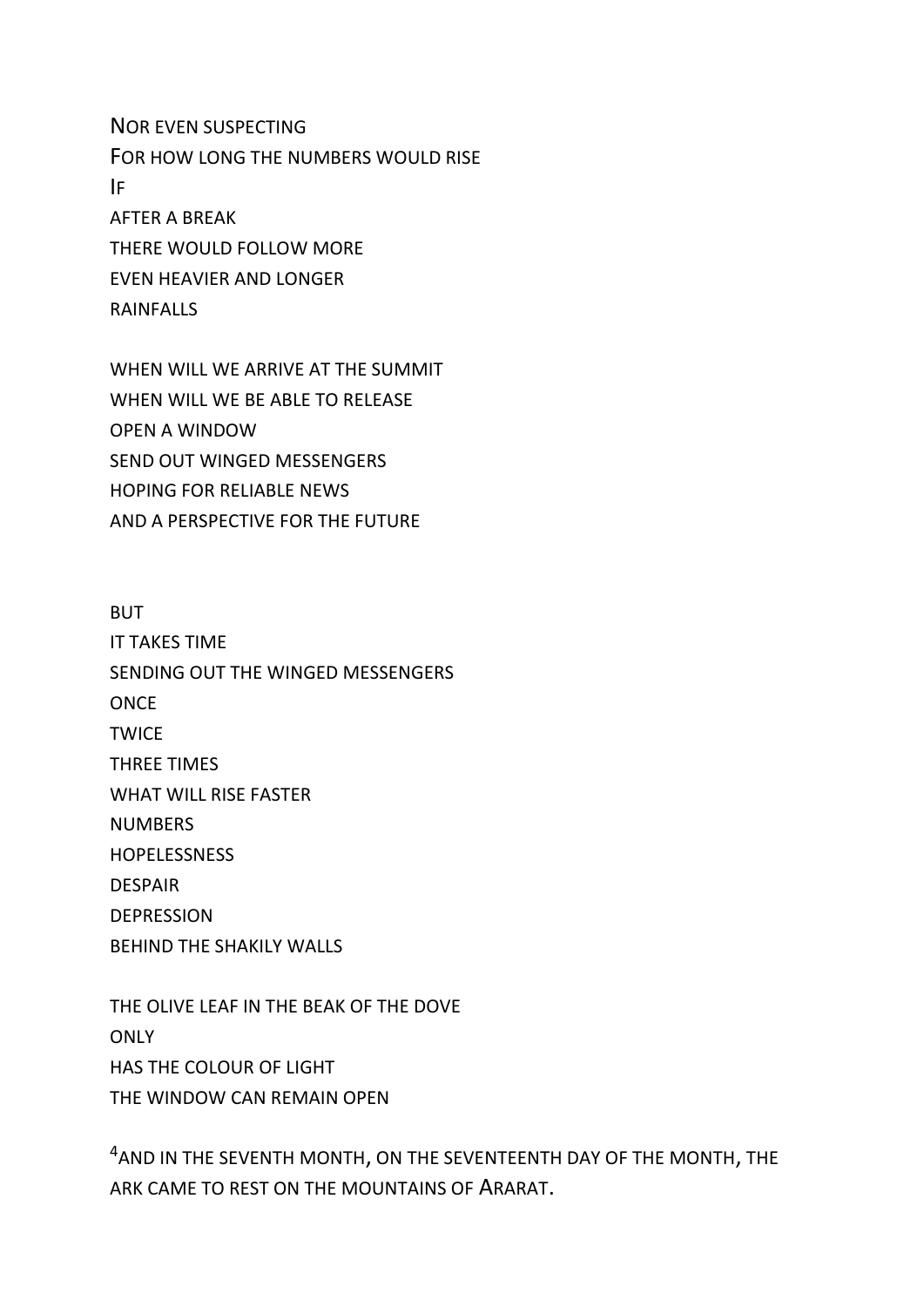AS IF THE ARK HAD BECOME TIRED IT CAME TO REST **REPOSES RESPIRES** HAPPY ABOUT HAVING FOUND SOLID FLOOR UNDER THE KEEL AGAIN

ONE YEAR OF LOCKDOWN ONE YEAR OF QUARANTINE ONE YEAR OF WORRYING OF PRAYER OF DOUBTS AND DESPAIR UNTIL THE EARTH KEEPS THEM / US GROUNDED AGAIN

BUT THEN ANOTHER EXTENSION AGAIN A TIME OF WAITING FIFTY-SEVEN MORE DAYS

NOT TILL THEN GO OUT OF THE ARK NOT TILL THEN AS LONG AS THE EARTH ENDURES NOT TILL THEN I HAVE SET MY BOW IN THE CLOUDS

AT THE END OF ALL PATIENCE THE SEVEN COLOURS OF HOPE RECURRENT UNTIL TODAY LEST IT WILL NEVER AGAIN BECOME AS IT WAS BEFORE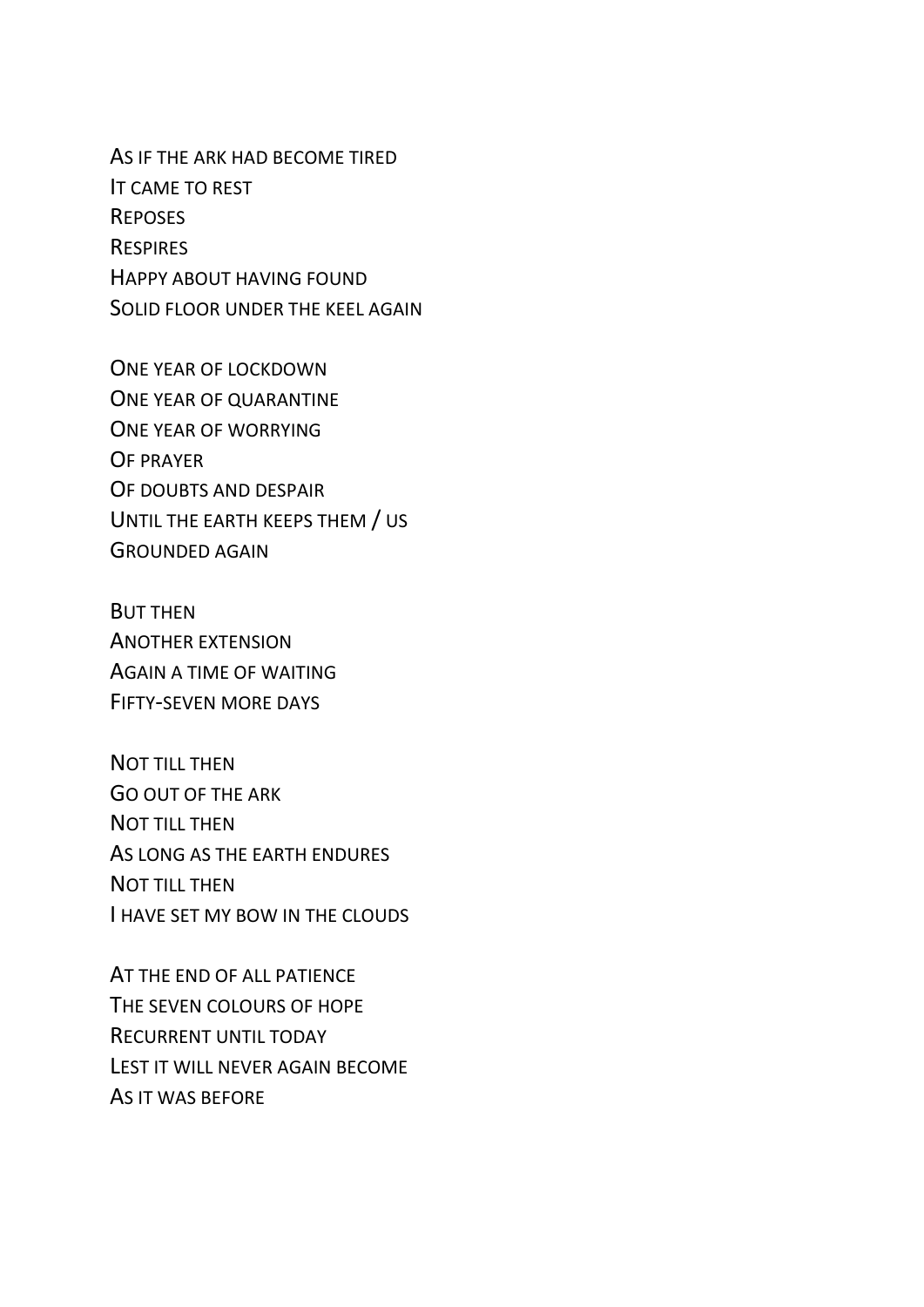# **WHAT IF….**

WHAT IF CORONA WAS THE ARK WHAT IF CORONA SAVED US FROM THE FLOODS OF DESTROYING NATURE OF PERMANENT MENTAL STRESS OF THE NERVOUS FEAR OUR HEARTS SHOCK-EXCITED BY THE SOUND OF A DRIVEN LEAF OF THE ABSOLUTE PERFORMANCE REQUIREMENTS

WHAT IF CORONA WAS THE ARK QUIETING US SAVING US FROM ALWAYS MORE ALWAYS LOUDER ALWAYS MORE BEAUTIFUL

WHAT IF CORONA WAS THE ARK THE CAVE THE WOMB THE WOMB OF MERCY GENTLY ROCKING US HELPING US TO SLOW DOWN AND SLOW DOWN AND…

WHAT IF CORONA WAS THE ARK OPENING OUR EYES FOR THE OLIVE LEAF OF PEACE FOR THE FUTURE AFTER THE WATERS HAVE GONE DOWN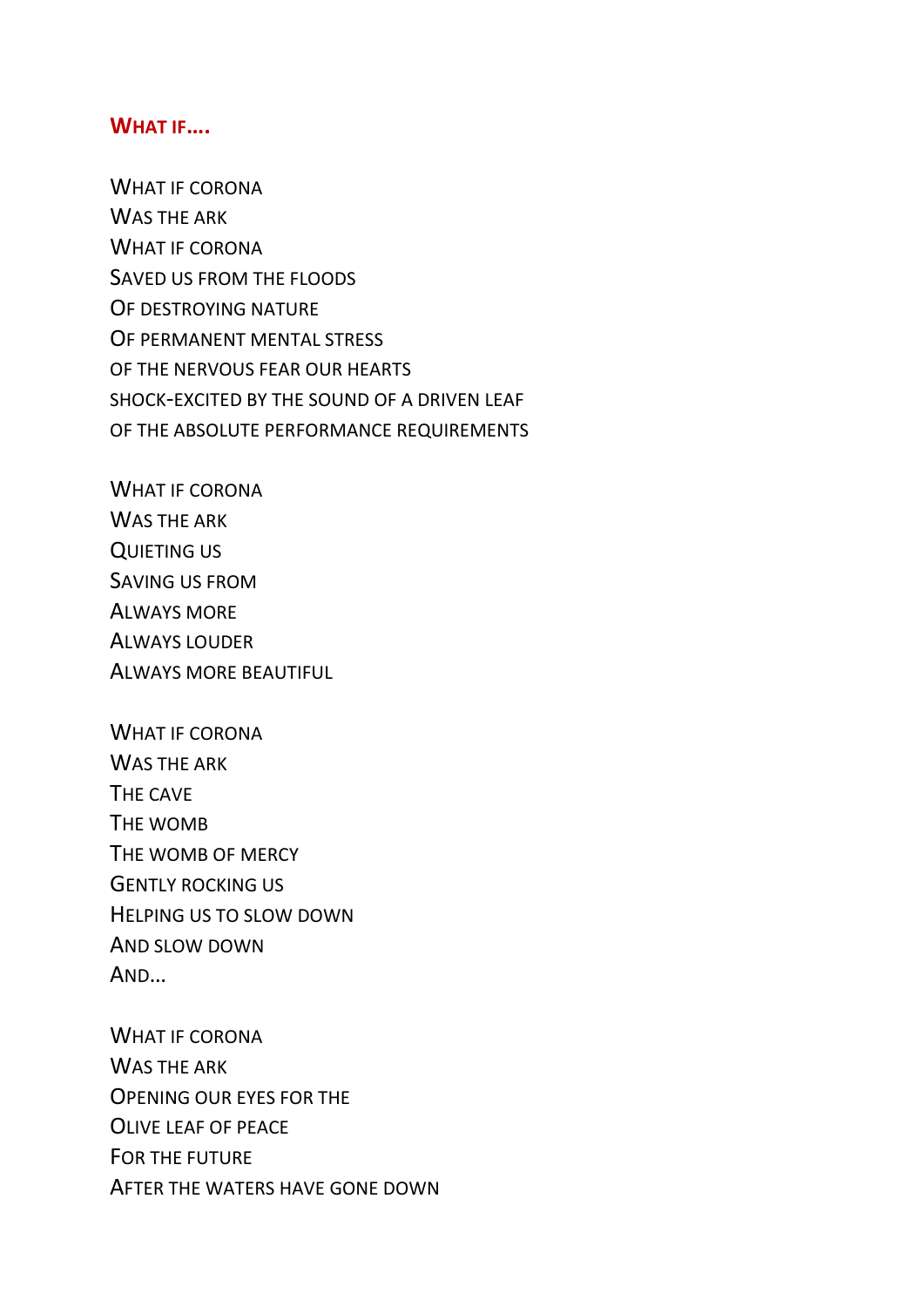AND LIFE IS NO LONGER THE SAME AS BEFORE

WHAT IF EVERY RAINBOW REMINDS US THAT CORONA MIGHT BE THE ARK AND ALL OF US WILL ONLY SURVIVE AS LONG AS THE FLOODS DO NOT RETURN AS LONG AS WE REMEMBER AGAIN AND AGAIN AND CHANGE

WHAT IF EVERY RAINBOW REMINDS US AND WHAT IF CORONA WAS THE ARK AND THEN…

#### **AND THEN**

SUPPOSED JUST SUPPOSED WE WILL SURVIVE AND START LOOKING BACK LIKE NOAH AND ISAAC AND LAZARUS

ALL OF THEM SURVIVORS OF THEIR INDIVIDUAL CATASTROPHE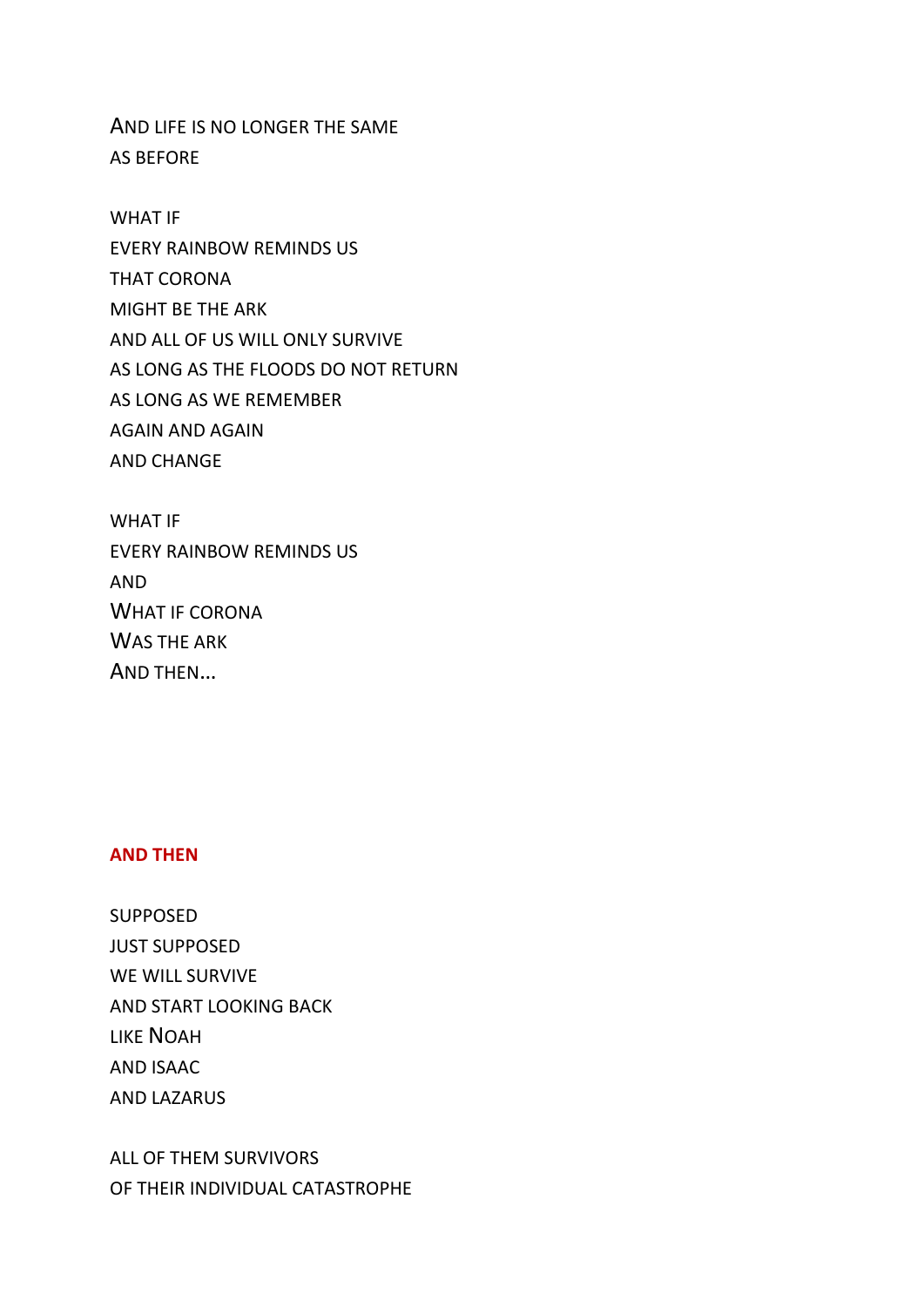WHAT WILL BE HOW WILL WE BE WHO WILL WE BE

## **NOAH**

IF YOU READ THE BIBLICAL TEXT ABOUT THE FLOOD WHICH IS NOT ONLY A STORY ABOUT SURVIVORS BUT ALSO A STORY OF DEATH AND VICTIMS YOU WILL DISCOVER THAT THERE IS NOT A SINGLE WORD SPOKEN BY THE SURVIVING NOAH GOD ANNOUNCES THE DISASTER NOAH REMAINS SILENT DURING THE WHOLE PROCESS OF BUILDING THE ARK NOAH REMAINS SILENT SENDING OUT AND EXPECTING THE BIRDS NOAH REMAINS SILENT BUILDING AN ALTAR AND GIVING SACRIFICES TO GOD AFTER THE FLOOD NOAH REMAINS SILENT NOT EVEN A PRAYER THE NEW COVENANT AND THE COMMANDMENTS SILENCE BUT THEN THE ONE WHO SURVIVED GETS DRUNK UNTIL HE IS COMATOSE

AND AFTER BEING AWAKEN AGAIN HIS VERY FIRST WORD IN THE WHOLE STORY IS A CURSE HE HAS SURVIVED MOST OF THE OTHERS DID NOT

WHAT WILL BE HOW WILL WE BE WHO WILL WE BE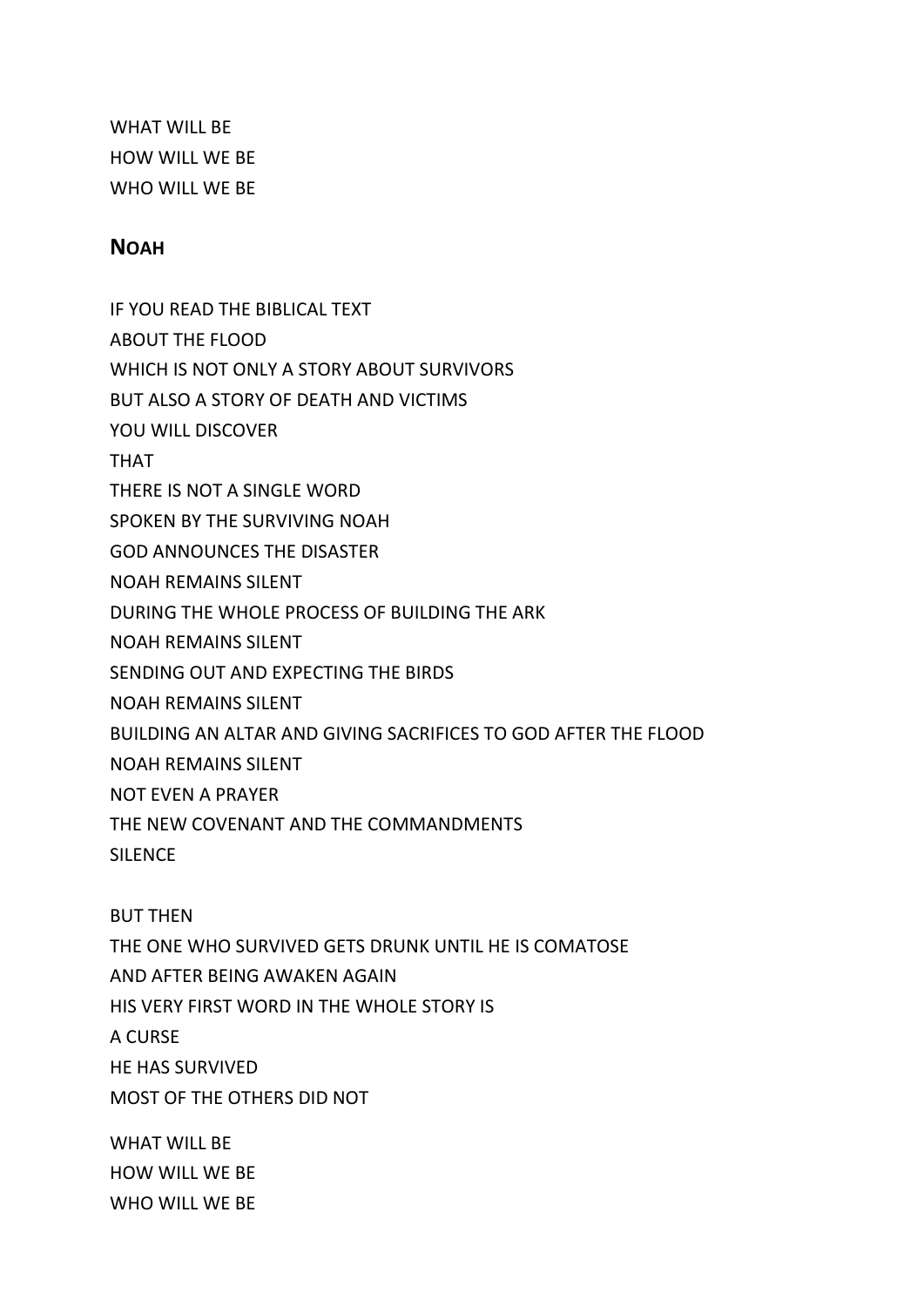#### **ISAAC**

AFTER THE EXPERIENCE OF NEARLY BEING SACRIFICED BY ABRAHAM HIS OWN FATHER ISAAC FALLS SILENT FOR NEARLY THE REST OF HIS LIFE

LIFE WRAPPED IN SILENCE AND MELANCHOLIA THE MELANCHOLIA OF THE ONE WHO CANNOT COPE WITH SUCH AN EXPERIENCE OF HAVING SURVIVED AT THE LAST MINUTE WHAT REMAINS IS BEING A LONESOME CREATURE LEFT-BEHIND SLOWER AND SLOWER NOTHING BUT SILENCE BETWEEN HIM AND ABRAHAM

THE MIGHTY SHADOW OF HIS FATHER GOES ALONG WITH HIM IT IS THE FATHER LOOKING FOR A WIFE FOR ISAAC REBECCA ISAAC REMAINS SILENT

HOW CAN ONE SURVIVE AS A SURVIVOR

WHAT WILL BE HOW WILL WE BE WHO WILL WE BE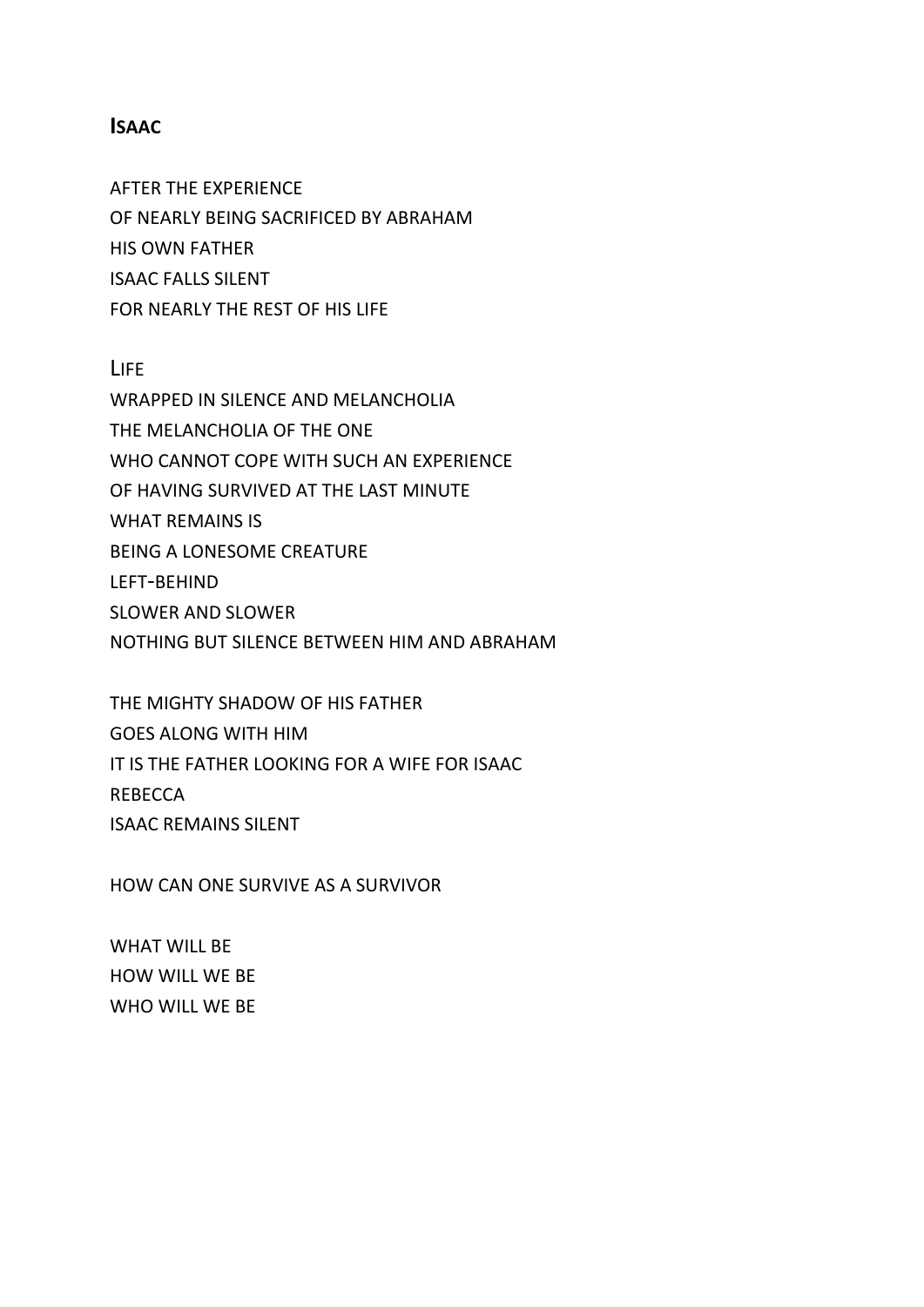## **LAZARUS**

BEING AROUSED BEING BROUGHT BACK INTO LIFE AFTER FOUR DAYS ALREADY THERE IS A STENCH

BEING BROUGHT BACK INTO LIFE WHAT FOR BRINGING BACK SOMEONE FROM DEATH BRINGING BACK SOMEONE INTO THE VIVID LIFE ONLY ONCE ONLY FOR SOME HOURS COULD WE CATCH UP ON WHAT WE HAVE MISSED BEFORE COULD WE TALK ABOUT WHAT WE DID NOT TALK BEFORE COULD WE FINALLY SORT WHAT NEVER BEFORE HAD BEEN EXPRESSED

WHAT IF WE WOULD DELAY DEATH FROM DAY TO DAY WE WOULD DELAY **TEARS** PAIN LOSS JUST FOR A WHILE UNTIL DEATH COMES BACK AND THEN THINGS AND FEELINGS WILL BE THE SAME STILL PAIN STILL UNEXPRESSED FEELINGS STILL UNSOLVED PROBLEMS

LAZARUS CALLED BACK INTO LIFE REMAINS SILENT NOT A SINGLE WORD SPOKEN BY HIM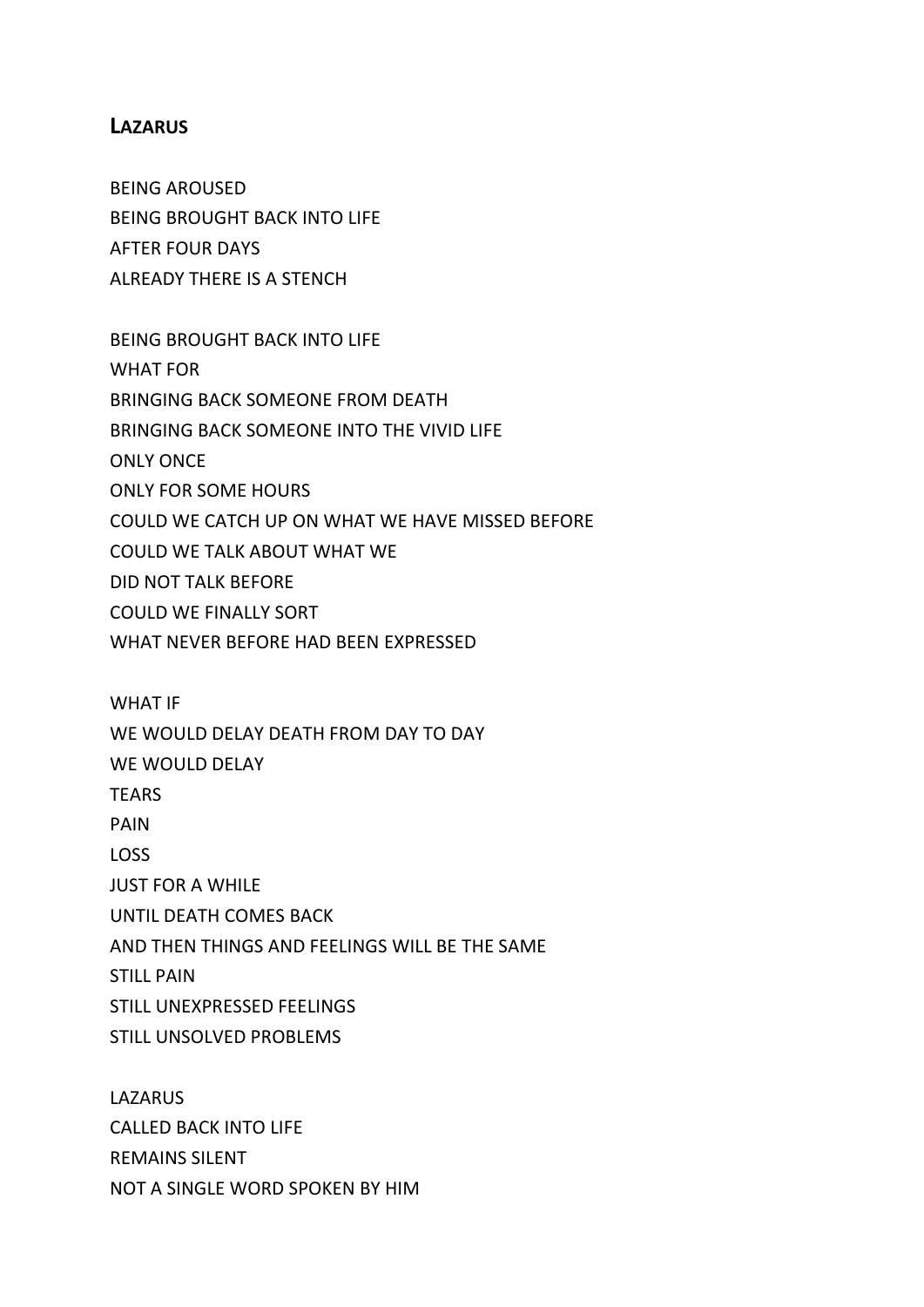WHAT REMAINS IS ONE SENTENCE ABOUT HIM:

 $10$ So the chief priests planned to put Lazarus to death as well,  $11$ since it was on account of him that many of the Jews were deserting and were believing in Jesus. (John 12, 10-11)

WHAT IS GOING TO HAPPEN IF SOMEONE COMES BACK FROM DEATH IF SOMEONE COMES BACK WHO HAS BEEN TOUCHED BY DEATH

THE GOSPEL REMAINS SILENT

WHAT IF CORONA WAS THE ARK OPENING OUR EYES FOR THE OLIVE LEAF OF PEACE FOR THE FUTURE AFTER THE WATERS HAVE BEEN ABATING AND LIFE IS NO LONGER THE SAME AS BEFORE

WHAT IF EVERY RAINBOW REMINDS US THAT CORONA MIGHT BE THE ARK AND ALL OF US WILL ONLY SURVIVE AS LONG AS THE FLOODS DO NOT RETURN AS LONG AS WE REMEMBER AGAIN AND AGAIN AND CHANGE

WHAT IF EVERY RAINBOW REMINDS US AND WHAT IF CORONA